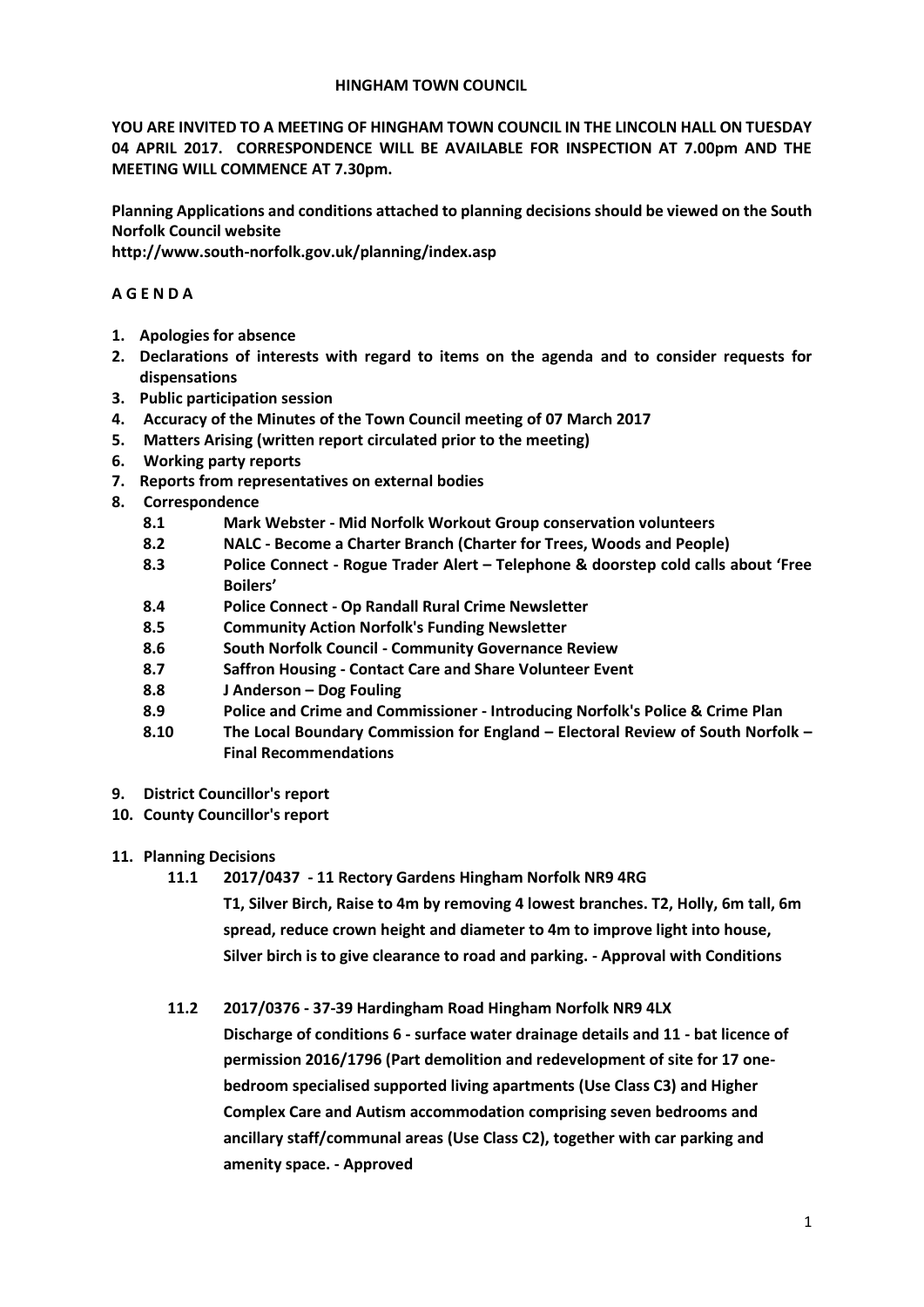- **11.3 2017/0352 - Southernwood House 9 Market Place Hingham Norfolk NR9 4AF Fell wild cherry tree – No Objections**
- **11.5 2017/0302 - 10 Bond Street Hingham Norfolk NR9 4HA Reduce Holly Oak tree height by 4m to approx 10m, spread of tree to remain the same. – No Objections**
- **11.6 2017/0255 - 37 - 39 Hardingham Road Hingham Norfolk NR9 4LX Discharge of conditions 8 - fire hydrant location, 12 and 13 - remediation of planning permission 2016/1796. - Approved**

# **12. Planning Applications**

**(as notified by SNC for consultation)**

- **12.1 2017/0484 - The Co-operative Group - 27 Norwich Street Hingham NR9 4LJ Installation of AC & Mechanical Plant, externally mounted ventilation grilles and Satellite Dish (relating to Planning Consent 2016/0474)**
- **12.2 2017/0633 - 11 Chapel Street Hingham NR9 4JH Variation of Condition 2 of planning permission 2014/0039/F - amendments to previous drawings**
- **13 Confirmation of receipt of the form and additional information sent by Mazars for the external Audit**
- **14 To agree the asset register for year ending March 2017**
- **15 Proposal to review the Hingham Town Council Risk Policy document**
- **16 Confirmation that Hingham Town Council were successful in their bid for (NCC) Parish Partnership funding to construct a Footway on the south green of the Market Place.**
- **17 To discuss the idea of setting up a community emergency plan/group**
- **18 Proposal to have an annual Chairman's Award/Certificate for "Services to the Community"**
- **19 To receive and discuss the results of the speed survey in the Market Place**
- **20 To discuss the proposal from South Norfolk Council to charge a separate rate fee for the Tennis Club**
- **21 To receive an update on the refurbishment of the public toilets**
- **22 Proposal to purchase a tree guard for the young oak tree on the Fairland**
- **23 To discuss the proposal by Mr Trett to fix the broken kissing gate in the Churchyard (and estimated cost)**
- **24 A reminder of the Annual Town Meeting on 18 April 2017 – all reports to be received by the Clerk by 08th April 2017 please.**